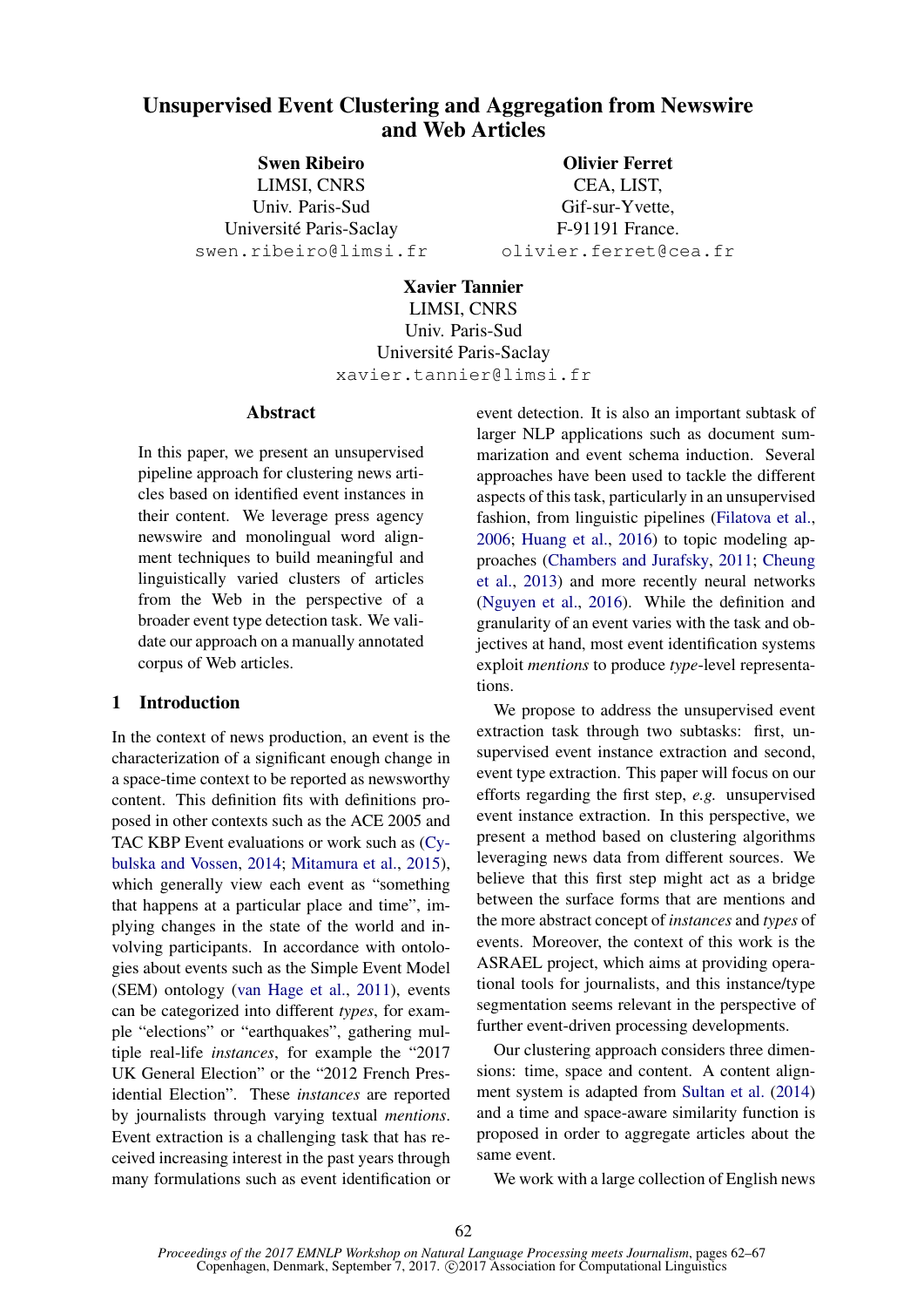

Figure 1: Overview of the system.

and Web articles, where each article describes an event: the main topic of the article is a specific event, and other older events are mentioned in order to put it into perspective. Thus, we consider an event associated with an article.

Our system's objective is to build clusters of articles describing the same exact real-life event, *e.g* the same event *instance*. We adopt two definitions of the relation "same event" (strict and loose) and evaluate through these two definitions.

### 2 Two-step Clustering

Our approach is structured as a pipeline including a two-step clustering with an additional filtering step at the end. The first step leverages an homogeneous corpus of news articles for building focused and "clean" clusters corresponding to event instances. The second step exploits these focused clusters for clustering documents coming from the Web that are more noisy but also more likely to bring new information about the considered events. Figure 1 illustrates this pipeline.

#### 2.1 Corpora

The first clustering step (represented in blue on Figure 1) is performed on a corpus from Agence France-Presse (AFP) news agency. Each news article comes with several metadata providing additional information about its time-space context of creation, such as its UTC time-stamp, and its content, through International Press Telecommunications Council (IPTC) NewsCodes. NewsCodes are a standard subject taxonomy created and maintained by the IPTC, with a focus on text.

From the 1,400+ existing NewsCodes, we selected 72 that can be viewed as event types<sup>1</sup>, covering as many event types as possible without overlapping with one another, and retrieved all news articles tagged with at least one of these NewsCodes. This resulted in a corpus of about 52,000 documents for the year 2015.

The second clustering step (in orange on Figure 1) takes as input news articles crawled from a list of Web news feeds in English. We used a corpus of 1.3 million Web news articles published in 2015, from about 20 different Web news sites (3,700 documents/day in average) including the RSS feeds of the New-York Times, the BBC or the Wall Street Journal.

In both corpora, we process only the title and first paragraph (usually one or two sentences) of the documents, under the assumption that they follow the journalistic rule of the 5Ws: the lead of an article must provide information about *what*, *when*, *where*, *who* and *why*.

#### 2.2 Approach

#### 2.2.1 Press Agency Clustering

The first clustering step computes the similarity matrix of the AFP news by the means of the All Pairs Similarity Search (APSS) algorithm (Bayardo et al., 2007) and applies to it the Markov Clustering (MCL) algorithm (van Dongen, 2000). News are represented by a bag-of-word representation including the lemmatized form of their nouns, adjectives and verbs.

The similarity function between two documents  $d_1$  and  $d_2$  is the following:

$$
sim(d_1, d_2) = \frac{cos(d_1, d_2)}{e^{\delta/24}}
$$

where  $cos(d_1, d_2)$  is the cosine similarity and  $\delta$  is the difference between the documents creation times (in hours). This time decay ensures that two similar but different events, occurring at different moments, will not be grouped together. Only similarities above a threshold  $\tau$  have been considered<sup>2</sup>.

This first step yields small and instance-focused clusters of press agency news articles only. While they can be considered high quality content, they are quite homogeneous and lack variety in their wording, and could not be used for broader tasks such as event type-level detection. An example of output for this step is provided in Figure 2.

 $<sup>1</sup>A$  user-friendly tree visualization of all the NewsCodes is</sup> available at http://show.newscodes.org/index. html?newscodes=subj.

<sup>&</sup>lt;sup>2</sup>A grid search led to  $\tau = 0.5$ .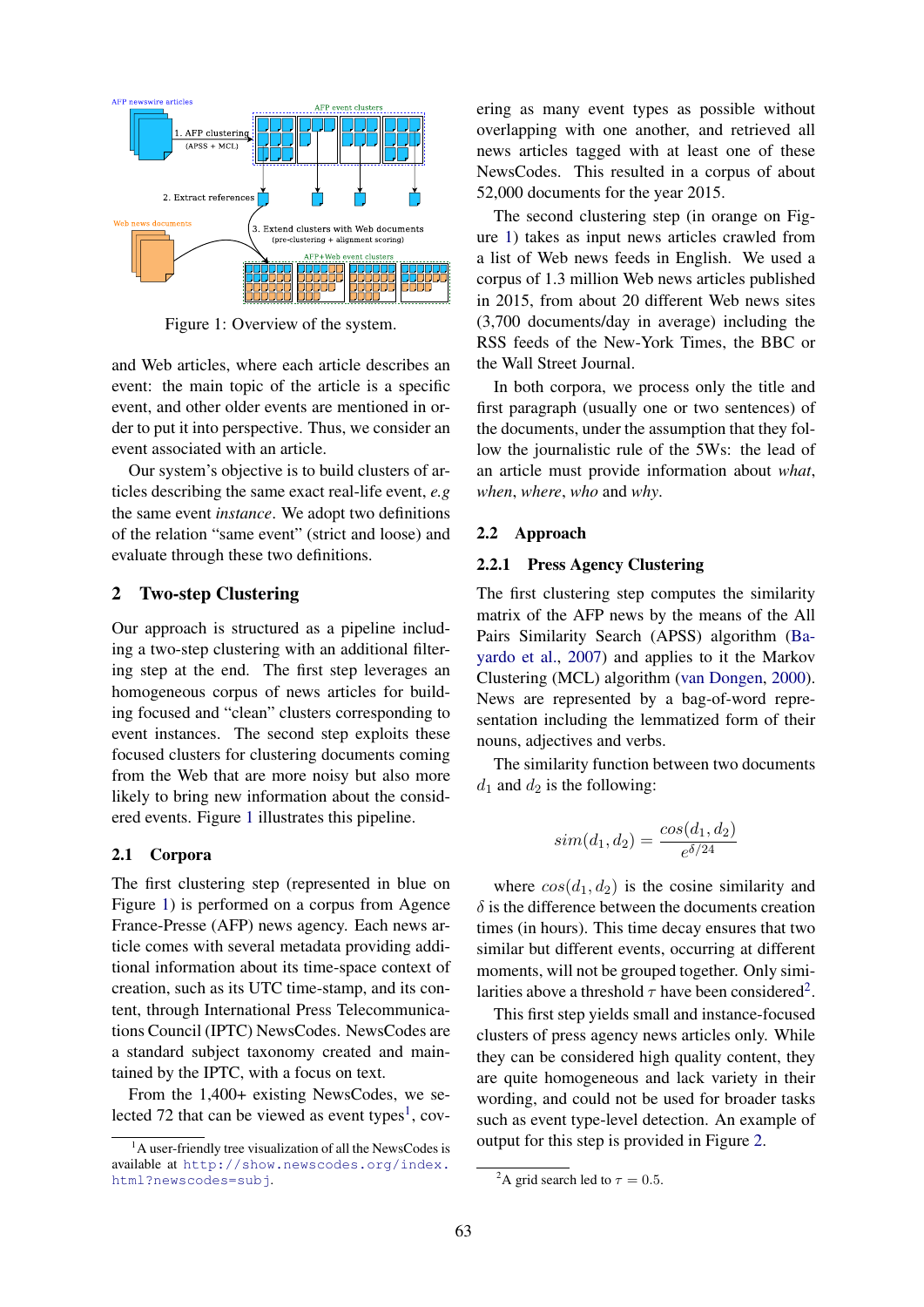*Hundreds dead in Nepal quake, avalanche triggered on Everest. A massive 7.8 magnitude earthquake killed hundreds of people Saturday as it ripped through large parts of Nepal, toppling office blocks and towers in Kathmandu and triggering an avalanche that hit Everest base camp.*

*Nepal quake kills 1,200, sparks deadly Everest avalanche. A massive earthquake killed more than 1,200 people Saturday as it tore through large parts of Nepal, toppling office blocks and towers in Kathmandu and triggering a deadly avalanche at Everest base camp.*

*Hundreds dead in Nepal quake, deadly avalanche on Everest. A massive 7.8 magnitude earthquake killed more than 900 people Saturday as it ripped through large parts of Nepal, toppling office blocks and towers in Kathmandu and triggering a deadly avalanche that hit Everest base camp.*

Figure 2: 3 of 5 AFP news articles clustered together. While they indeed cover the same event instance, there are few wording variations between them, limiting their interest for broader event detection and assimilated tasks.

### 2.2.2 Web Article Extension

In this step, we aim to alleviate the lack of variability of our AFP news article clusters by leveraging their high focus to aggregate Web documents about the same event instances.

To do so, we identify the first article published in each AFP cluster (using the time-stamp) and retrieve all Web articles in the next 24 hours. This is based on the assumption that press agencies are a primary source of trustworthy information for most news feeds, so it would be rare to find mentions of an event instance before an article was released, especially in an international context. We call this article the "reference".

We first perform a first "coarse-grain" agglomeration by performing low-threshold cosine similarity-based clustering between the AFP reference and all Web articles for the given 24-hour timespan. This results in smaller subsets of data to feed the next module in the pipeline.

We then use the monolingual word alignment system described in Sultan et al. (2014). This system performs a word-to-word alignment between two sentences by applying a series of alignment modules focusing each on a specific type of linguistic units. The alignment process starts with n-grams of words (with  $n \ge 2$ ) including at least one content word. Then, named entities are considered, followed by content words and finally, stopwords. While alignment of n-grams of words and named-entities is based only on string matching (exact match for n-grams, partial for named entities as the system uses Stanford NER to resolve acronyms and matching partial mentions), the system also relies on contextual evidence for other linguistic units, e.g: syntactic dependencies and textual neighborhood. Textual neighborhood is defined as a window of the next and previous 3 content words surrounding each word being considered for an alignment. The system then computes a similarity score between each candidate pair available based on this evidence, and selects the highest scored pair for a given word as the chosen alignment. We adapted the system to better fit our needs by extending the stopword list, first aligning unigram exact matches and using the absence of matching content words or named entities as an early stopping condition of the alignment process.

For each AFP cluster, we perform alignment between the reference (earliest article) and each Web article from the subset. This allows us to build a word alignment matrix where each column contains the words in a document and each line shows how each word of the reference has aligned across all documents.

We then compute a score for each document, taking into account how many words in a document have been aligned with the reference, and how many times a reference word has found an alignment across all documents.

Figure 3 illustrates how this score is computed. We first build the binary alignment matrix  $B$ where columns represent documents and rows represent term alignments. If a term  $i$  (out of  $M$ aligned terms) from document  $j$  (out of N documents) has been aligned with a term from the reference, then  $B_{i,j} = 1$ , otherwise  $B_{i,j} = 0$ . We then compute a weight for each alignment, leading to a vector  $Aliqn$  such as for each term i:

$$
A lign_i = \sum_{j=0}^{N} B_{i,j}
$$

The absolute alignment score of each document  $j$  is then:

$$
s_j = \sum_{i=0}^{M} W_{i,j}
$$

where  $W = B \times Align$ . Finally, we normalize these by the scores that the reference itself would have obtained.

Once we have scored the documents of a cluster, we sort them and find the greatest gap between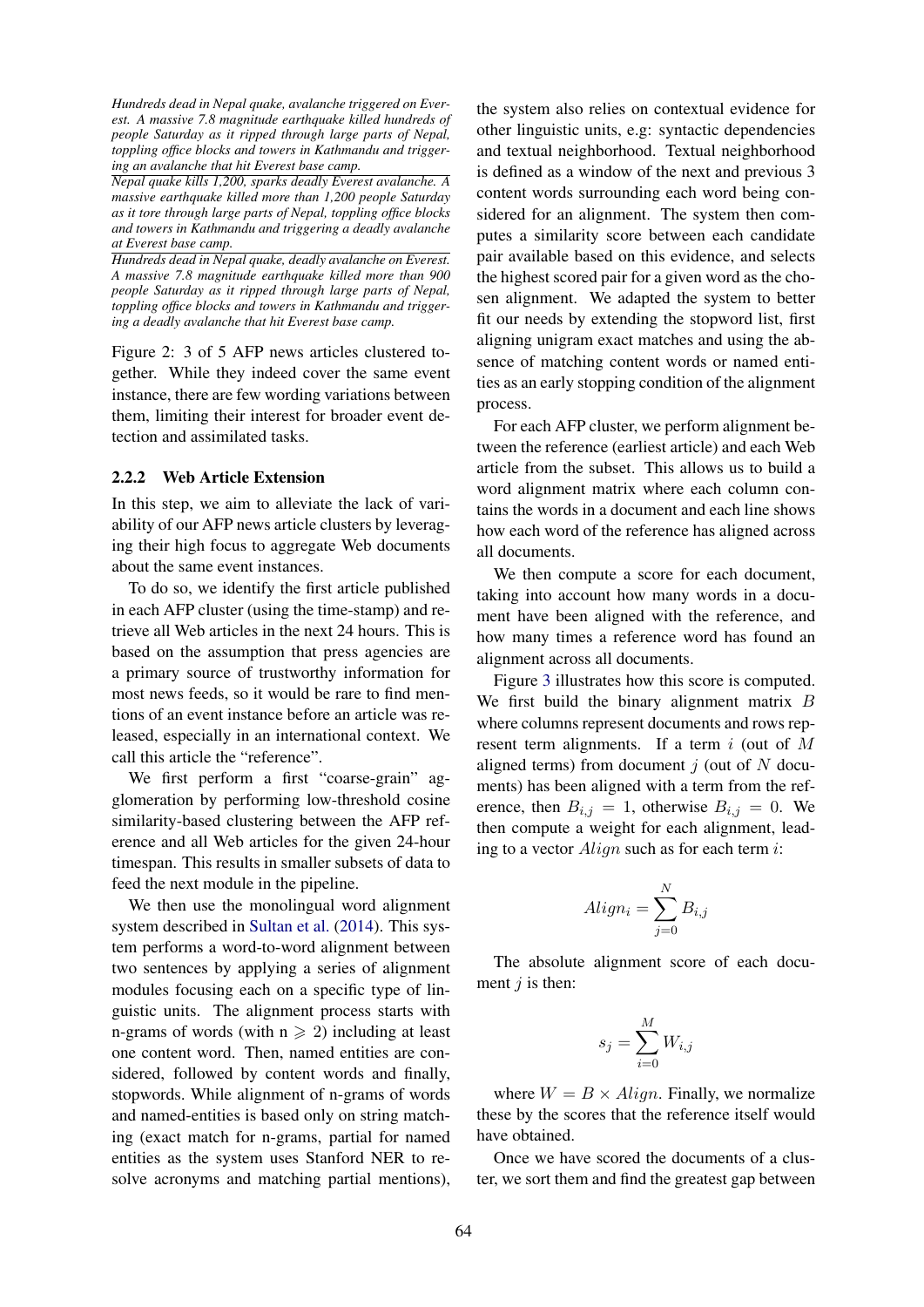

Figure 3: Document scoring.

two consecutive scores (scree test). Only the bestranked documents before this elbow value are kept as event instance driven document clusters.

#### 3 Evaluation and Results

In our evaluation, we focus on assessing the quality of the clusters produced at the end of the alignment filtering step. We performed our experiments on the AFP and Web data for the whole year 2015. Considering that the AFP corpus sometimes develops more "France-" and "Europecentric" content while our Web corpus is more "Anglo-Saxon-centered", we need to ensure that we evaluate on event instances that are covered in both corpora, which is the case in the resulting outputs of the coarse-grain agglomeration phase, by construction. We therefore selected 12 of these "pre-clusters" of event instances, based on the notable events of the year 2015 as per Wikipedia<sup>3</sup>. This selection is described in Table 1. The Web articles in these intermediary outputs are sorted by descending order of their cosine similarity to the AFP reference. This ordering will serve as a baseline to evaluate the capacity of the alignment module to produce more relevant clusters, the documents processed at both steps being the same.

We ran AFP clustering and "coarse-grain" agglomeration, identified the resulting intermediary outputs that corresponded to our 12 selected event instances (content and time-stamp wise). We then ran the alignment phase, picked the 50 best-ranked Web articles in each cluster obtained from the selected outputs and tagged them manually with a relevance attribute as follows:

• 0: The document is not related to the refer-

France seizes passports of Protesters clash with police would-be jihadists. *Febru-*in St Louis, Mo., USA. *Auary 23*rd *gust 20*th

| $\mathbf{u}$ , $\mathbf{v}$                                             | Facebook vows to combat<br>racist content on German<br><b>platform.</b> September $14^{th}$                                        |  |  |  |
|-------------------------------------------------------------------------|------------------------------------------------------------------------------------------------------------------------------------|--|--|--|
| Cyclone Pam hit Vanuatu<br>archipelago. March $15^{th}$                 |                                                                                                                                    |  |  |  |
| <b>UK General Election cam-</b><br>paign start. March $30^{th}$         | Wildfires rampage across<br>northern California.<br>September 14 <sup>th</sup>                                                     |  |  |  |
| hits Nepal. April $25^{th}$                                             | <b>Magnitude 7.9 earthquake Paris Attacks.</b> November<br>$13^{th}$                                                               |  |  |  |
| Pakistan police kill head of<br>anti-Shiite group. <i>July</i> $7^{th}$ | Swedish police arrest man<br>for plotting terror attack.<br>November $20^{th}$                                                     |  |  |  |
| $13^{th}$                                                               | ISIS Truck bombing in Typhoon Melor causes<br>Baghdad market. August heavy flooding in Philip-<br><b>pines.</b> December $16^{th}$ |  |  |  |

Table 1: The 12 events of our gold standard.

ence event considered;

- 1: The document has a *loose* relation to the reference event;
- 2: The document has a *strict* relation to the reference event.

We define *strict* and *loose* relation as follows: a *strict* relation means that the document is focused on the event and differ from the reference news article only by its wording or additional/missing information; a *loose* relation designates a document that is not focused on the event, but provides a news that is so specific to this event that its mention is core to the overall information provided. Examples of strict and loose relations are provided in Figure 4.

This distinction was introduced when facing two particular types of documents: death toll updates and responsibility claims for terrorist attacks. In both cases, the causal events (attack or natural disaster) are first released as they are in-

<sup>3</sup>https://en.wikipedia.org/wiki/2015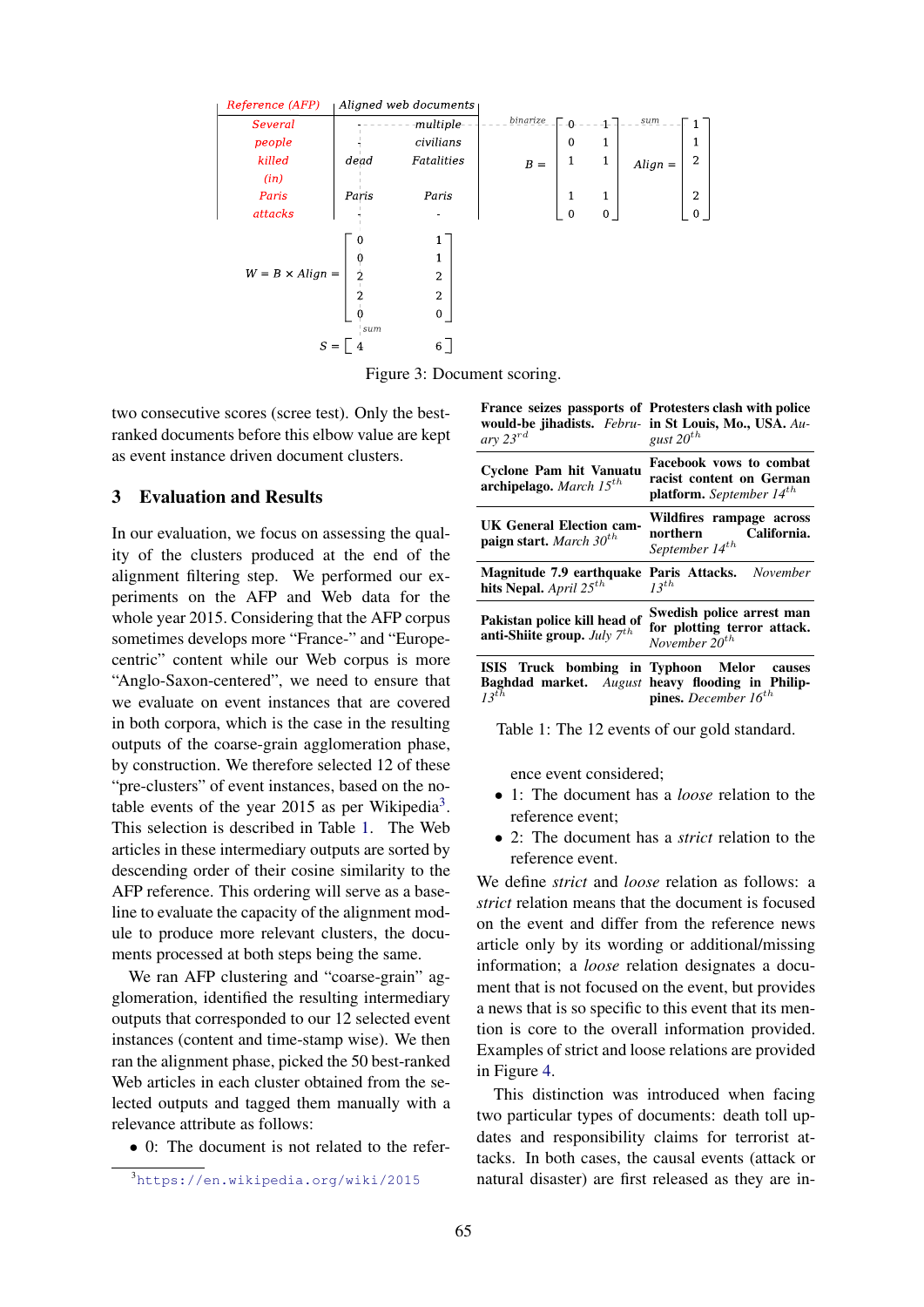*Magnitude 7.5 earthquake hits Nepal: USGS. A powerful 7.5 magnitude earthquake struck Nepal on Saturday, the United States Geological Survey said, with strong tremors felt across the Himalayan nation and parts of India.*

*101 dead as 7.8 quake hits Nepal, causing big damage. A powerful earthquake struck Nepal Saturday, killing at least 71 people as the violently shaking earth, collapsed houses, leveled centuries-old temples and triggered avalanches in the Himalayas.*

*Nepal quake toll reaches 688: government. KATHMANDU (Reuters) - The death toll from a powerful earthquake that struck Nepal on Saturday has risen to 688, a senior home ministry official told Reuters, with 181 people killed in the capital Kathmandu.*

Figure 4: Examples of strict and loose relations. The first text is from the reference news article, the second one is assessed as "strict" relation, the third one as a "loose" relation.

formation of their own. Afterwards, death tolls and claims become stand-alone newsworthy content and are updated independently, yet remaining tightly connected to their causal event.

We use the same metrics as described in Glavaš and Snajder  $(2013)$ : mean R-precision  $(R\text{-}prec.)$ and mean average precision (*MAP*) are computed over the complete ordering of all the documents in the cluster with:

$$
R\text{-}prec = \frac{r}{R}
$$

where  $r =$  number of relevant retrieved documents and  $R =$  total number of relevant documents to retrieve. Average Precision  $(AP)$  is given by:

$$
AP = \frac{\sum_{k=1}^{n} (P(k) * rel(k))}{R}
$$

where  $k =$  rank of the document,  $P(k)$  is the precision at cut-off k and  $rel(k) = 1$  if document k is relevant, 0 otherwise. We also compute precision, recall and F-score after applying the elbow splitting to evaluate it separately.

Our results are detailed in Table 2 by distinguishing for each reference (strict or loose) the figures with (*align*) and without (*no align*) the use of our final alignment algorithm. From that perspective, Table 2 clearly shows the interest of this last step, with a significant increase of both MAP and R-precision when the final alignment algorithm is applied. This increase is particularly noticeable for R-precision, which emphasizes the ability of this last step to rerank the Web documents in a relevant way. Unsurprisingly, the strict reference is globally more difficult than the loose one, especially for precision: as *loose* documents are close

|            | <b>Strict</b> |       | Loose    |       |
|------------|---------------|-------|----------|-------|
|            | no align      | align | no align | align |
| <b>MAP</b> | 58.6          | 62.2  | 63.7     | 66.9  |
| R-prec.    | 50.2          | 60    | 56.5     | 63.5  |
| Precision  |               | 70.7  |          | 77.1  |
| Recall     |               | 80.3  |          | 76.3  |
| F-score    |               | 75.2  |          | 77.7  |

| Table 2: Performance of our event instance clus- |  |  |
|--------------------------------------------------|--|--|
| tering system. Average values for the 12 events. |  |  |

to *strict* documents, the overall system tends to select more false positives with the *strict* reference. Logically, the *loose* reference makes recall decrease, but very slightly.

From a qualitative perspective, we observed several phenomena. Sometimes, the journalistic coverage of an event extends greatly from the time-space context of the mentioned instance, which tends to have a negative impact on precision. For example, in our corpus, the 13 November terrorist attacks of Paris have caused many official reactions worldwide as well as actions taken through social media that have been covered on their own, all in a very short period of time. Moreover, the event itself might be complex in nature: while the event "Paris Attacks" can be restricted to the city of Paris on one particular night (unified time-space context), it is in fact composite, consisting in multiple attacks of different natures (shootings and bombings). For our system, this results in clusters of abnormal sizes (700+ documents clustered in this case, against an usual maximum of 100+). In such cases, the number of annotated documents in the gold standard can be too low, which is an obstacle to the correct evaluation of the output. These abnormal clusters also have another characteristic: being composed of significantly more documents, the distribution of their alignment scores tends to be smoother, making the scree-test less reliable.

### 4 Conclusion and Perspectives

In this paper, we introduced an unsupervised pipeline aiming at producing event instance driven clusters of news articles. To do so, we leverage homogeneous high-quality news agency articles to identify event instances and find linguistic variations in their expression from Web news articles. Our experimental results validate our approach as a groundwork for future extensions in the broader task of grouping events according to their type and inducing a shared representation of each type of